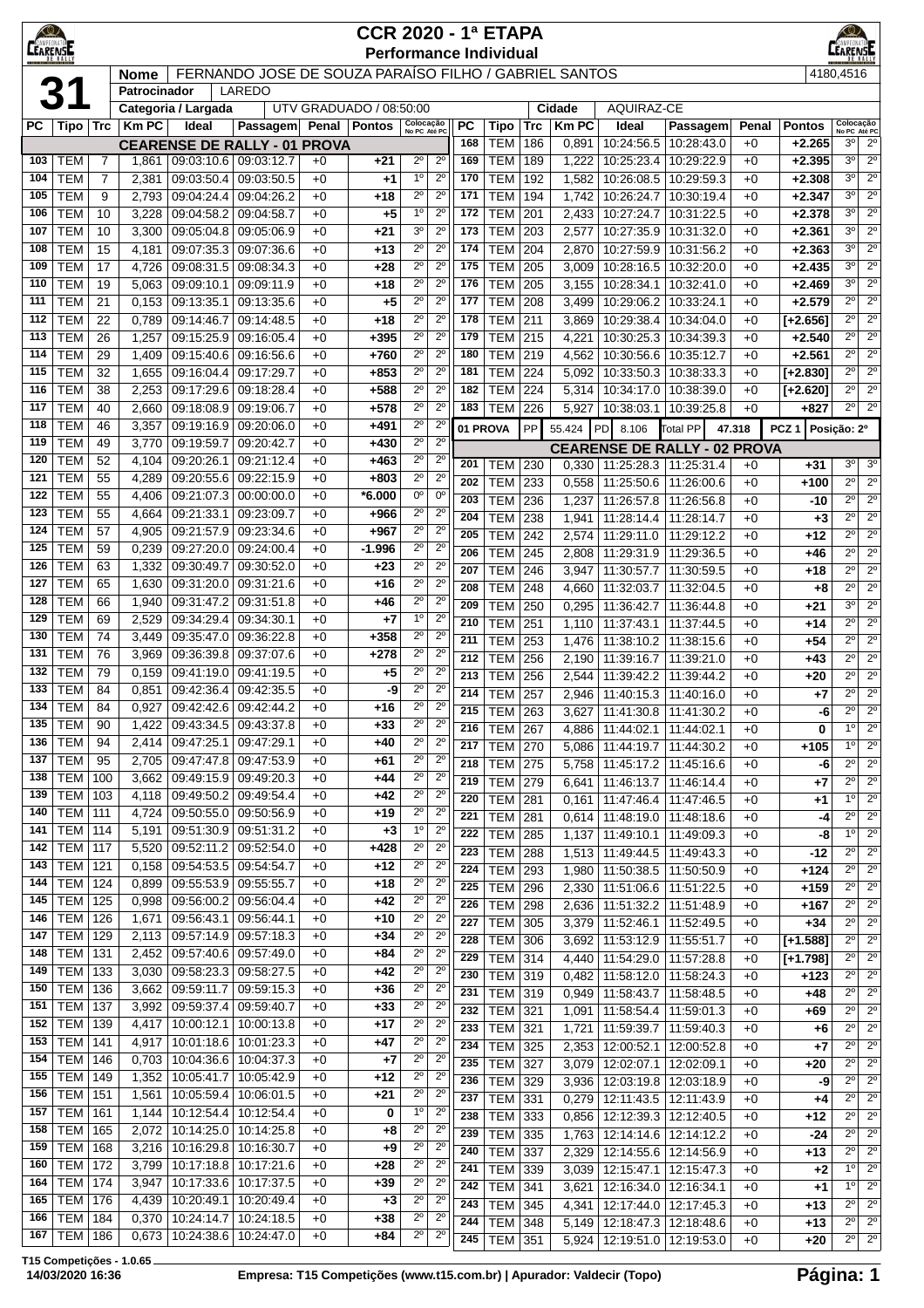| $\bigcirc$      |                        |            |                     |                                                            |                          |                         |       | <b>CCR 2020 - 1ª ETAPA</b> |                            |                            |           |                               |     |                                                       |            |          |       |               |                           |
|-----------------|------------------------|------------|---------------------|------------------------------------------------------------|--------------------------|-------------------------|-------|----------------------------|----------------------------|----------------------------|-----------|-------------------------------|-----|-------------------------------------------------------|------------|----------|-------|---------------|---------------------------|
| <b>CEARENSE</b> |                        |            |                     |                                                            |                          |                         |       |                            |                            |                            |           | <b>Performance Individual</b> |     |                                                       |            |          |       |               | EARENS <b>E</b>           |
|                 |                        |            | <b>Nome</b>         |                                                            |                          |                         |       |                            |                            |                            |           |                               |     | FERNANDO JOSE DE SOUZA PARAÍSO FILHO / GABRIEL SANTOS |            |          |       |               | 4180,4516                 |
|                 |                        |            | Patrocinador        |                                                            | LAREDO                   |                         |       |                            |                            |                            |           |                               |     |                                                       |            |          |       |               |                           |
|                 |                        |            | Categoria / Largada |                                                            |                          | UTV GRADUADO / 08:50:00 |       |                            |                            |                            |           |                               |     | Cidade                                                | AQUIRAZ-CE |          |       |               |                           |
| РC              | Tipo                   | Trc        | <b>Km PC</b>        | Ideal                                                      | Passagem                 |                         | Penal | Pontos                     |                            | Colocação<br>No PC Até PC  | <b>PC</b> | Tipo                          | Trc | <b>Km PC</b>                                          | Ideal      | Passagem | Penal | <b>Pontos</b> | Colocação<br>No PC Até PC |
| 246             | TEM                    | 353        | 6,563               | 12:20:37.0   12:20:37.8                                    |                          | $+0$                    |       | +8                         | $2^{\circ}$                | $2^{\circ}$                |           |                               |     |                                                       |            |          |       |               |                           |
| 247             | <b>TEM</b>             | 356        | 0,326               | 12:25:12.1                                                 | 12:25:12.5               | $+0$                    |       | +4                         | $2^{\circ}$                | $2^{\circ}$                |           |                               |     |                                                       |            |          |       |               |                           |
| 248             | <b>TEM</b>             | 362        | 1,309               | 12:26:50.0                                                 | 12:26:47.5               | $+0$                    |       | -25                        | $2^{\circ}$                | $2^{\circ}$                |           |                               |     |                                                       |            |          |       |               |                           |
| 249             | <b>TEM</b>             | 365        | 1,908               | 12:27:33.4                                                 | 12:27:33.2               | $+0$                    |       | -2                         | $2^{\circ}$                | $2^{\circ}$                |           |                               |     |                                                       |            |          |       |               |                           |
| 250             | <b>TEM</b>             | 368        | 2,621               | 12:28:38.4                                                 | 12:28:41.0               | $+0$                    |       | +26                        | $2^{\circ}$                | $2^{\circ}$                |           |                               |     |                                                       |            |          |       |               |                           |
| 251             | TEM                    | 372        | 3,221               | 12:29:37.1                                                 | 12:29:43.2               | $+0$                    |       | $+61$                      | $2^{\circ}$                | $2^{\circ}$                |           |                               |     |                                                       |            |          |       |               |                           |
| 252             | TEM                    | 373        | 3,473               | 12:29:55.7                                                 | 12:30:02.6               | $+0$                    |       | $+69$                      | $2^{\circ}$                | $2^{\circ}$                |           |                               |     |                                                       |            |          |       |               |                           |
| 253             | <b>TEM 374</b>         |            | 3,956               | 12:30:29.0                                                 | 12:30:33.6               | $+0$                    |       | +46                        | $2^{\circ}$<br>$2^{\circ}$ | $2^{\circ}$<br>$2^{\circ}$ |           |                               |     |                                                       |            |          |       |               |                           |
| 254<br>255      | TEM                    | 377        | 4,518               | 12:31:12.2                                                 | 12:31:21.9               | $+0$                    |       | $+97$                      | $2^{\circ}$                | $2^{\circ}$                |           |                               |     |                                                       |            |          |       |               |                           |
| 256             | TEM  <br><b>TEM</b>    | 378<br>381 | 4,935<br>5,293      | 12:31:40.1<br>12:32:11.2                                   | 12:31:47.2<br>12:32:13.0 | $+0$<br>$+0$            |       | $+71$<br>$+18$             | $2^{\circ}$                | $2^{\circ}$                |           |                               |     |                                                       |            |          |       |               |                           |
| 257             | <b>TEM</b>             | 384        | 0,217               | 12:33:49.4                                                 | 12:33:49.4               | $+0$                    |       | 0                          | $1^{\circ}$                | $2^{\circ}$                |           |                               |     |                                                       |            |          |       |               |                           |
| 258             | <b>TEM</b>             | 385        | 0,486               | 12:34:08.9                                                 | 12:34:09.2               | +0                      |       | $+3$                       | 1 <sup>0</sup>             | $2^{\circ}$                |           |                               |     |                                                       |            |          |       |               |                           |
| 259             | TEM                    | 386        | 0,762               | 12:34:31.5                                                 | 12:34:35.5               | $+0$                    |       | +40                        | $2^{\circ}$                | $2^{\circ}$                |           |                               |     |                                                       |            |          |       |               |                           |
| 260             | TEM                    | 388        | 1,501               | 12:35:32.6                                                 | 12:35:31.3               | $+0$                    |       | $-13$                      | $2^{\circ}$                | $2^{\circ}$                |           |                               |     |                                                       |            |          |       |               |                           |
| 261             | <b>TEM</b>             | 390        | 1,982               | 12:36:08.7                                                 | 12:36:08.9               | $+0$                    |       | $+2$                       | $2^{\circ}$                | $2^{\circ}$                |           |                               |     |                                                       |            |          |       |               |                           |
| 262             | TEM                    | 394        | 2,729               | 12:37:45.2                                                 | 12:37:47.6               | $+0$                    |       | $+24$                      | $2^{\circ}$                | $2^{\circ}$                |           |                               |     |                                                       |            |          |       |               |                           |
| 263             | TEM                    | 395        | 3,456               | 12:38:44.7                                                 | 12:38:45.2               | $+0$                    |       | $+5$                       | $2^{\circ}$                | $2^{\circ}$                |           |                               |     |                                                       |            |          |       |               |                           |
| 264             | TEM                    | 398        | 4,425               | 12:40:04.3                                                 | 12:40:04.1               | $+0$                    |       | -2                         | $1^{\circ}$                | $2^{\circ}$                |           |                               |     |                                                       |            |          |       |               |                           |
| 265             | <b>TEM</b>             | 400        | 4,857               | 12:40:42.2                                                 | 12:40:42.5               | $+0$                    |       | $+3$                       | $1^{\circ}$                | $2^{\circ}$                |           |                               |     |                                                       |            |          |       |               |                           |
| 266             | <b>TEM</b>             | 404        | 0,548               | 12:44:41.1                                                 | 12:44:41.6               | $+0$                    |       | +5                         | $1^{\circ}$                | $2^{\circ}$                |           |                               |     |                                                       |            |          |       |               |                           |
| 267             | TEM                    | 407        | 0,828               | 12:45:06.0                                                 | 12:45:07.4               | $+0$                    |       | $+14$                      | $2^{\circ}$                | $2^{\circ}$                |           |                               |     |                                                       |            |          |       |               |                           |
| 268             | <b>TEM</b>             | 411        | 1,292               | 12:45:51.9                                                 | 12:45:53.7               | $+0$                    |       | +18                        | $2^{\circ}$                | $2^{\circ}$                |           |                               |     |                                                       |            |          |       |               |                           |
| 269             | TEM                    | 413        | 1,744               | 12:46:30.3 12:46:35.0                                      |                          | $+0$                    |       | $+47$                      | $2^{\circ}$                | $2^{\circ}$                |           |                               |     |                                                       |            |          |       |               |                           |
| 270             | TEM                    | 415        | 2,102               | 12:47:07.7   12:47:12.6                                    |                          | $+0$                    |       | $+49$                      | $2^{\circ}$                | $2^{\circ}$                |           |                               |     |                                                       |            |          |       |               |                           |
| 271             | TEM                    | 417        | 2,626               | 12:47:49.7                                                 | 12:47:51.3               | $+0$                    |       | +16                        | $2^{\circ}$                | $2^{\circ}$                |           |                               |     |                                                       |            |          |       |               |                           |
| 272             | TEM                    | 419        | 2,773               | 12:48:02.3                                                 | 12:48:05.4               | $+0$                    |       | $+31$                      | $2^{\circ}$                | $2^{\circ}$                |           |                               |     |                                                       |            |          |       |               |                           |
| 273             | TEM                    | 423        | 3,114               | 12:48:36.1                                                 | 12:48:55.4               | $+0$                    |       | $+193$                     | $2^{\circ}$                | $2^{\circ}$                |           |                               |     |                                                       |            |          |       |               |                           |
| 274             | <b>TEM</b>             | 428        | 3,638               | 12:49:27.7                                                 | 12:49:47.3               | $+0$                    |       | $+196$                     | $2^{\circ}$                | $2^{\circ}$                |           |                               |     |                                                       |            |          |       |               |                           |
| 275             | <b>TEM</b>             | 432        | 4,225               | 12:50:30.0                                                 | 12:50:40.0               | $+0$                    |       | +100                       | $2^{\circ}$                | $2^{\circ}$                |           |                               |     |                                                       |            |          |       |               |                           |
| 276             | <b>TEM</b>             | 435        | 4,730               | 12:51:23.4                                                 | 12:51:41.1               | $+0$                    |       | $+177$                     | $2^{\circ}$                | $2^{\circ}$                |           |                               |     |                                                       |            |          |       |               |                           |
| 277             | <b>TEM</b>             | 437        | 5,174               | 12:52:05.9 12:52:13.0                                      |                          | $+0$                    |       | $+71$                      | $2^{\circ}$<br>$2^{\circ}$ | $2^{\circ}$<br>$2^{\circ}$ |           |                               |     |                                                       |            |          |       |               |                           |
| 278             | <b>TEM 440</b>         |            | 5,516               | 12:52:37.8   12:52:21.0                                    |                          | $+0$                    |       | $-168$                     |                            | $2^{\circ}$                |           |                               |     |                                                       |            |          |       |               |                           |
| 280             | 279   TEM   443<br>TEM | 445        |                     | 5,890   12:53:11.6   12:53:57.9<br>12:53:36.4   12:54:29.8 |                          | $+0$<br>$+0$            |       | +463<br>$+534$             | $2^{\circ}$<br>$2^{\circ}$ | $2^{\circ}$                |           |                               |     |                                                       |            |          |       |               |                           |
|                 | 281   TEM $ $          | 446        | 6,148               | 6,441 12:54:03.2 12:55:04.0                                |                          | $+0$                    |       | +608                       | $2^{\circ}$                | $2^{\circ}$                |           |                               |     |                                                       |            |          |       |               |                           |
|                 | 282   TEM $ $          | 450        |                     | 6,808   12:54:35.2   12:55:35.5                            |                          | $+0$                    |       | $+603$                     | $2^{\circ}$                | $2^{\circ}$                |           |                               |     |                                                       |            |          |       |               |                           |
|                 | 283   TEM $ $          | 453        |                     | 7,101   12:55:12.3   12:56:16.9                            |                          | $+0$                    |       | [+646]                     | $2^{\circ}$                | $2^{\circ}$                |           |                               |     |                                                       |            |          |       |               |                           |
| 284             | <b>TEM</b>             | 455        |                     | 7,503   12:55:55.2   12:56:59.9                            |                          | $+0$                    |       | [+647]                     | $2^{\circ}$                | $2^{\circ}$                |           |                               |     |                                                       |            |          |       |               |                           |
| 285             | <b>TEM</b>             | 458        | 7,976               | 12:56:37.3 12:57:33.9                                      |                          | $+0$                    |       | +566                       | $2^{\circ}$                | $2^{\circ}$                |           |                               |     |                                                       |            |          |       |               |                           |
| 286             | <b>TEM</b>             | 461        |                     | 8,746   12:57:43.7   12:58:28.1                            |                          | $+0$                    |       | $+444$                     | $2^{\circ}$                | $2^{\circ}$                |           |                               |     |                                                       |            |          |       |               |                           |
| 287             | TEM                    | 464        |                     | 0,182   13:03:17.9   13:03:18.2                            |                          | $+0$                    |       | $+3$                       | 1 <sup>0</sup>             | $2^{\circ}$                |           |                               |     |                                                       |            |          |       |               |                           |
|                 | 288   TEM   468        |            | 0,877               | 13:04:11.6   13:04:19.4                                    |                          | $+0$                    |       | $+78$                      | $2^{\circ}$                | $2^{\circ}$                |           |                               |     |                                                       |            |          |       |               |                           |
|                 | 289   TEM              | 471        | 1,891               | 13:05:36.3                                                 | 13:05:37.1               | $+0$                    |       | $+8$                       | $2^{\circ}$                | $2^{\circ}$                |           |                               |     |                                                       |            |          |       |               |                           |
|                 | 290   TEM              | 473        | 2,798               | 13:06:48.1                                                 | 13:06:48.0               | $+0$                    |       | -1                         | $2^{\circ}$                | $2^{\circ}$                |           |                               |     |                                                       |            |          |       |               |                           |
| 02 PROVA        |                        | PP         | 10.995              | 4.679<br>PD.                                               | <b>Total PP</b>          | 6.316                   |       | PCZ <sub>2</sub>           | Posição: 2º                |                            |           |                               |     |                                                       |            |          |       |               |                           |
|                 |                        | PP         | 66.419              | PD                                                         |                          |                         |       | PCZ <sub>3</sub>           |                            |                            |           |                               |     |                                                       |            |          |       |               |                           |
| <b>TOTAL</b>    |                        |            |                     |                                                            | 12.785 Total PP          | 53.634                  |       |                            |                            |                            |           |                               |     |                                                       |            |          |       |               |                           |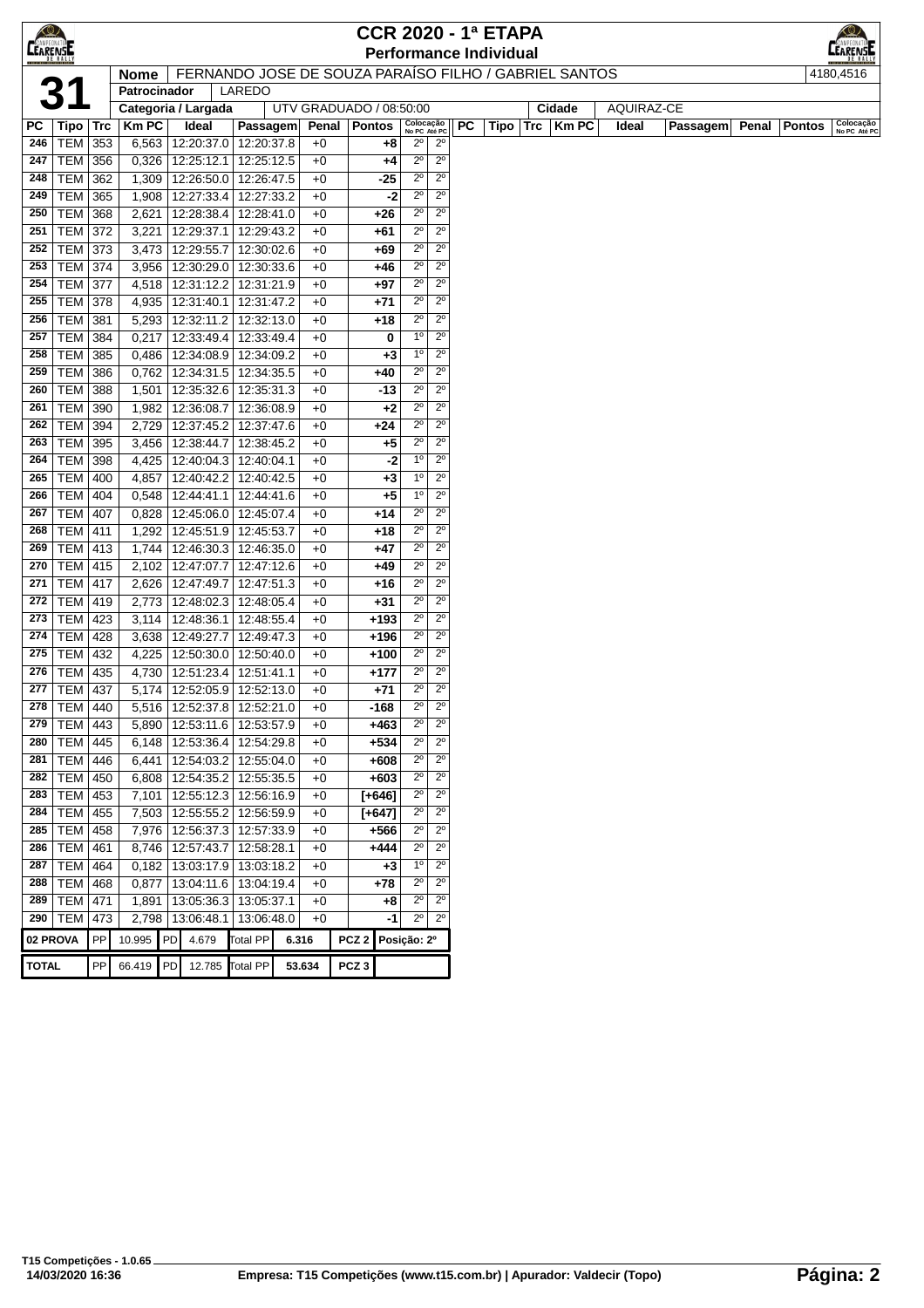| <b>CEARENS</b> |                                  |                |                |                          |                                                              |              | <b>CCR 2020 - 1ª ETAPA</b><br><b>Performance Individual</b> |                                                                   |            |                                   |            |                |                                            |                                                                    |              |                          |                                                                   |
|----------------|----------------------------------|----------------|----------------|--------------------------|--------------------------------------------------------------|--------------|-------------------------------------------------------------|-------------------------------------------------------------------|------------|-----------------------------------|------------|----------------|--------------------------------------------|--------------------------------------------------------------------|--------------|--------------------------|-------------------------------------------------------------------|
|                |                                  |                | <b>Nome</b>    |                          | ÁLAMO COSTA SOUZA / PAULO AFONSO MEDINA JUNIOR               |              |                                                             |                                                                   |            |                                   |            |                |                                            |                                                                    |              |                          | 4256,4329                                                         |
|                | <b>32</b>                        |                | Patrocinador   |                          | <b>FORCE APARTS</b>                                          |              |                                                             |                                                                   |            |                                   |            |                |                                            |                                                                    |              |                          |                                                                   |
|                |                                  |                |                | Categoria / Largada      |                                                              |              | UTV GRADUADO / 08:51:00                                     |                                                                   |            |                                   | Cidade     |                | FORTALEZA-CE                               |                                                                    |              |                          |                                                                   |
| РC             | Tipo   Trc                       |                | <b>Km PC</b>   | Ideal                    | Passagem Penal Pontos                                        |              |                                                             | Colocação<br>No PC Até PC                                         | PC<br>168  | Tipo<br><b>TEM</b>                | Trc        | <b>KmPC</b>    | Ideal<br>10:25:56.5                        | Passagem<br>10:25:58.1                                             | Penal        | <b>Pontos</b>            | Colocação<br>No PC Até PC<br>$1^{\circ}$<br>$1^{\circ}$           |
| 103            | <b>TEM</b>                       | 7              | 1,861          |                          | <b>CEARENSE DE RALLY - 01 PROVA</b><br>09:04:10.6 09:04:10.5 | $+0$         | -1                                                          | 1 <sup>0</sup><br>1 <sup>0</sup>                                  | 169        | <b>TEM</b>                        | 186<br>189 | 0,891<br>1,222 | 10:26:23.4                                 | 10:26:26.0                                                         | $+0$<br>$+0$ | +16<br>$+26$             | 1 <sup>0</sup><br>$1^{\circ}$                                     |
| 104            | <b>TEM</b>                       | $\overline{7}$ | 2,381          | 09:04:50.4               | 09:04:50.3                                                   | $+0$         | -1                                                          | $2^{\circ}$<br>1 <sup>0</sup>                                     | 170        | <b>TEM</b>                        | 192        | 1,582          | 10:27:08.5                                 | 10:27:08.0                                                         | $+0$         | -5                       | $1^{\circ}$<br>1 <sup>0</sup>                                     |
| 105            | <b>TEM</b>                       | 9              | 2,793          | 09:05:24.4               | 09:05:24.2                                                   | $+0$         | $-2$                                                        | $1^{\circ}$<br>1 <sup>0</sup>                                     | 171        | <b>TEM</b>                        | 194        | 1,742          | 10:27:24.7                                 | 10:27:25.7                                                         | $+0$         | $+10$                    | 1 <sup>0</sup><br>$1^{\circ}$                                     |
| 106            | <b>TEM</b>                       | 10             | 3,228          | 09:05:58.2               | 09:05:57.6                                                   | $+0$         | -6                                                          | $2^{\circ}$<br>$1^{\circ}$                                        | 172        | <b>TEM</b>                        | 201        | 2,433          | 10:28:24.7                                 | 10:28:26.4                                                         | $+0$         | $+17$                    | 1 <sup>0</sup><br>$1^{\circ}$                                     |
| 107            | <b>TEM</b>                       | 10             | 3,300          | 09:06:04.8               | 09:06:05.6                                                   | $+0$         | +8                                                          | 1 <sup>0</sup><br>$1^{\circ}$                                     | 173        | <b>TEM</b>                        | 203        | 2,577          | 10:28:35.9                                 | 10:28:37.1                                                         | $+0$         | +12                      | 1 <sup>0</sup><br>1 <sup>0</sup>                                  |
| 108<br>109     | <b>TEM</b><br><b>TEM</b>         | 15<br>17       | 4,181          | 09:08:35.3               | 09:08:35.1                                                   | $+0$<br>$+0$ | -2                                                          | $1^{\circ}$<br>1 <sup>0</sup><br>1 <sup>0</sup><br>1 <sup>0</sup> | 174<br>175 | <b>TEM</b><br><b>TEM</b>          | 204<br>205 | 2,870          | 10:28:59.9<br>10:29:16.5                   | 10:29:00.6                                                         | $+0$<br>$+0$ | $+7$<br>$+39$            | 1 <sup>0</sup><br>1 <sup>0</sup><br>$1^{\circ}$<br>$1^{\circ}$    |
| 110            | <b>TEM</b>                       | 19             | 4,726<br>5,063 | 09:09:31.5<br>09:10:10.1 | 09:09:33.3<br>09:10:10.2                                     | $+0$         | $+18$<br>$^{+1}$                                            | 1 <sup>0</sup><br>$1^{\circ}$                                     | 176        | <b>TEM</b>                        | 205        | 3,009<br>3,155 | 10:29:34.1                                 | 10:29:20.4<br>10:29:41.1                                           | $+0$         | $+70$                    | $1^{\circ}$<br>1 <sup>0</sup>                                     |
| 111            | <b>TEM</b>                       | 21             | 0,153          | 09:14:35.1               | 09:14:35.1                                                   | $+0$         | 0                                                           | $1^{\circ}$<br>$1^{\circ}$                                        | 177        | <b>TEM</b>                        | 208        | 3,499          | 10:30:06.2                                 | 10:30:18.6                                                         | $+0$         | $[+124]$                 | 1 <sup>0</sup><br>$1^{\circ}$                                     |
| 112            | <b>TEM</b>                       | 22             | 0,789          | 09:15:46.7               | 09:15:47.6                                                   | $+0$         | +9                                                          | 1 <sup>0</sup><br>1 <sup>0</sup>                                  | 178        | <b>TEM</b>                        | 211        | 3,869          | 10:30:38.4                                 | 10:30:56.6                                                         | $+0$         | [+182]                   | 1 <sup>0</sup><br>1 <sup>0</sup>                                  |
| 113            | <b>TEM</b>                       | 26             | 1,257          | 09:16:25.9               | 09:16:29.5                                                   | $+0$         | +36                                                         | 1 <sup>0</sup><br>$1^{\circ}$                                     | 179        | <b>TEM</b>                        | 215        | 4,221          | 10:31:25.3                                 | 10:31:31.2                                                         | $+0$         | $+59$                    | 1 <sup>0</sup><br>$1^{\circ}$                                     |
| 114            | <b>TEM</b>                       | 29             | 1,409          | 09:16:40.6               | 09:16:43.1                                                   | $+0$         | $+25$                                                       | 1 <sup>0</sup><br>1 <sup>0</sup>                                  | 180        | <b>TEM</b>                        | 219        | 4,562          | 10:31:56.6                                 | 10:31:58.5                                                         | $+0$         | $+19$                    | $1^{\circ}$<br>1 <sup>0</sup>                                     |
| 115            | <b>TEM</b>                       | 32             | 1,655          | 09:17:04.4               | 09:17:12.3                                                   | $+0$         | $+79$                                                       | $1^{\circ}$<br>$1^{\circ}$<br>1 <sup>0</sup><br>$1^{\circ}$       | 181        | <b>TEM</b>                        | 224        | 5,092          | 10:34:50.3                                 | 10:34:52.9                                                         | $+0$         | $+26$                    | 1 <sup>0</sup><br>1 <sup>0</sup><br>$1^{\circ}$<br>$1^{\circ}$    |
| 116<br>117     | <b>TEM</b><br><b>TEM</b>         | 38<br>40       | 2,253<br>2,660 | 09:18:29.6<br>09:19:08.9 | 09:18:30.4<br>09:19:08.9                                     | $+0$<br>$+0$ | +8<br>0                                                     | 1 <sup>0</sup><br>$1^{\circ}$                                     | 182<br>183 | <b>TEM</b><br><b>TEM</b>          | 224<br>226 | 5,314<br>5,927 | 10:35:17.0<br>10:39:03.1                   | 10:35:22.1<br>10:39:03.1                                           | $+0$<br>$+0$ | $+51$<br>0               | $1^{\circ}$<br>1 <sup>0</sup>                                     |
| 118            | <b>TEM</b>                       | 46             | 3,357          | 09:20:16.9               | 09:20:17.5                                                   | $+0$         | +6                                                          | 1 <sup>0</sup><br>1 <sup>0</sup>                                  |            | 01 PROVA                          | PP         | 1.496          | <b>PD</b><br>410                           | <b>Total PP</b>                                                    | 1.086        | PCZ <sub>7</sub>         | Posição: 1º                                                       |
| 119            | <b>TEM</b>                       | 49             | 3,770          | 09:20:59.7               | 09:21:03.3                                                   | $+0$         | $+36$                                                       | 1 <sup>0</sup><br>1 <sup>°</sup>                                  |            |                                   |            |                |                                            | <b>CEARENSE DE RALLY - 02 PROVA</b>                                |              |                          |                                                                   |
| 120            | <b>TEM</b>                       | 52             | 4,104          | 09:21:26.1               | 09:21:33.6                                                   | $+0$         | $+75$                                                       | 1 <sup>0</sup><br>1 <sup>0</sup>                                  | 201        | TEM                               | 230        | 0,330          | 11:26:28.3                                 | 11:26:28.3                                                         | $+0$         | 0                        | $1^{\circ}$<br>$1^{\circ}$                                        |
| 121            | <b>TEM</b>                       | 55             | 4,289          | 09:21:55.6               | 09:21:59.3                                                   | $+0$         | $+37$                                                       | 1 <sup>0</sup><br>1 <sup>0</sup>                                  | 202        | <b>TEM</b>                        | 233        | 0,558          | 11:26:50.6                                 | 11:26:54.4                                                         | $+0$         | [+38]                    | 1 <sup>0</sup><br>$1^{\circ}$                                     |
| 122            | <b>TEM</b>                       | 55             | 4,406          | 09:22:07.3               | 09:22:16.3                                                   | $+0$         | +90                                                         | 1 <sup>0</sup><br>1 <sup>0</sup>                                  | 203        | <b>TEM</b>                        | 236        | 1,237          | 11:27:57.8                                 | 11:27:57.5                                                         | $+0$         | -3                       | $\overline{1^0}$<br>$1^{\circ}$                                   |
| 123<br>124     | <b>TEM</b><br><b>TEM</b>         | 55<br>57       | 4,664          | 09:22:33.1<br>09:22:57.9 | 09:22:43.5<br>09:23:05.1                                     | $+0$<br>$+0$ | $[+104]$<br>$+72$                                           | 1 <sup>o</sup><br>1 <sup>0</sup><br>$1^{\circ}$<br>$1^{\circ}$    | 204        | <b>TEM</b>                        | 238        | 1,941          | 11:29:14.4                                 | 11:29:14.4                                                         | $+0$         | $\mathbf 0$              | $1^{\circ}$<br>1 <sup>0</sup>                                     |
| 125            | <b>TEM</b>                       | 59             | 4,905<br>0,239 | 09:28:20.0               | 09:28:21.8                                                   | $+0$         | $+18$                                                       | $1^{\circ}$<br>$1^{\circ}$                                        | 205        | <b>TEM</b>                        | 242        | 2,574          | 11:30:11.0                                 | 11:30:11.3                                                         | $+0$         | $+3$                     | $1^{\circ}$<br>1 <sup>0</sup><br>1 <sup>0</sup><br>1 <sup>0</sup> |
| 126            | <b>TEM</b>                       | 63             | 1,332          | 09:31:49.7               | 09:31:49.7                                                   | $+0$         | 0                                                           | $1^{\circ}$<br>$1^{\circ}$                                        | 206<br>207 | <b>TEM</b><br><b>TEM</b>          | 245<br>246 | 2,808<br>3,947 | 11:30:31.9<br>11:31:57.7                   | 11:30:32.9<br>11:31:59.5                                           | $+0$<br>$+0$ | $+10$<br>$+18$           | $1^{\circ}$<br>1 <sup>0</sup>                                     |
| 127            | <b>TEM</b>                       | 65             | 1,630          | 09:32:20.0               | 09:32:19.9                                                   | $+0$         | -1                                                          | 1 <sup>0</sup><br>1 <sup>0</sup>                                  | 208        | <b>TEM</b>                        | 248        | 4,660          | 11:33:03.7                                 | 11:33:04.2                                                         | $+0$         | $+5$                     | 1 <sup>0</sup><br>1 <sup>0</sup>                                  |
| 128            | <b>TEM</b>                       | 66             | 1,940          | 09:32:47.2               | 09:32:48.3                                                   | $+0$         | $+11$                                                       | 1 <sup>0</sup><br>1 <sup>0</sup>                                  | 209        | <b>TEM</b>                        | 250        | 0,295          | 11:37:42.7                                 | 11:37:42.6                                                         | $+0$         | $-1$                     | $1^{\circ}$<br>1 <sup>0</sup>                                     |
| 129            | <b>TEM</b>                       | 69             | 2,529          | 09:35:29.4               | 09:35:32.6                                                   | $+0$         | $+32$                                                       | $2^{\circ}$<br>1 <sup>0</sup>                                     | 210        | <b>TEM</b>                        | 251        | 1,110          | 11:38:43.1                                 | 11:38:42.8                                                         | $+0$         | -3                       | $\overline{1^0}$<br>$1^{\circ}$                                   |
| 130            | <b>TEM</b>                       | 74             | 3,449          | 09:36:47.0               | 09:36:46.7                                                   | $+0$         | -3                                                          | 1 <sup>0</sup><br>1 <sup>0</sup><br>1 <sup>0</sup>                | 211        | <b>TEM</b>                        | 253        | 1,476          | 11:39:10.2                                 | 11:39:10.4                                                         | $+0$         | $+2$                     | 1 <sup>0</sup><br>1 <sup>0</sup>                                  |
| 131<br>132     | <b>TEM</b><br><b>TEM</b>         | 76<br>79       | 3,969<br>0,159 | 09:37:39.8<br>09:42:19.0 | 09:37:40.7<br>09:42:18.7                                     | $+0$<br>$+0$ | +9<br>-3                                                    | 1 <sup>0</sup><br>1 <sup>0</sup><br>1 <sup>0</sup>                | 212        | <b>TEM</b>                        | 256        | 2,190          | 11:40:16.7                                 | 11:40:18.4                                                         | $+0$         | $+17$                    | $1^{\circ}$<br>1 <sup>0</sup>                                     |
| 133            | <b>TEM</b>                       | 84             | 0,851          | 09:43:36.4               | 09:43:36.3                                                   | $+0$         | -1                                                          | $1^{\circ}$<br>$1^{\circ}$                                        | 213<br>214 | <b>TEM</b><br><b>TEM</b>          | 256<br>257 | 2,544          | 11:40:42.2<br>11:41:15.3                   | 11:40:43.4                                                         | $+0$         | $+12$                    | $1^{\circ}$<br>$1^{\circ}$<br>1 <sup>0</sup><br>$1^{\circ}$       |
| 134            | <b>TEM</b>                       | 84             | 0,927          | 09:43:42.6               | 09:43:43.2                                                   | $+0$         | +6                                                          | $1^{\circ}$<br>$1^{\circ}$                                        | 215        | <b>TEM</b>                        | 263        | 2,946<br>3,627 | 11:42:30.8                                 | 11:41:15.3<br>11:42:30.6                                           | $+0$<br>$+0$ | 0<br>-2                  | $1^{\circ}$<br>1 <sup>0</sup>                                     |
| 135            | TEM                              | 90             |                |                          | 1,422   09:44:34.5   09:44:34.6                              | +0           | +1                                                          | $1^{\circ}$<br>1 <sup>c</sup>                                     | 216        | <b>TEM   267</b>                  |            |                | 4,886   11:45:02.1   11:45:02.0            |                                                                    | $+0$         | $-1$                     | $2^{\circ}$<br>$1^{\circ}$                                        |
| 136            | <b>TEM</b>                       | 94             |                | 2,414 09:48:25.1         | 09:48:24.9                                                   | $+0$         | $-2$                                                        | 1 <sup>o</sup><br>1 <sup>0</sup>                                  | 217        | <b>TEM</b>                        | 270        | 5.086          | 11:45:19.7                                 | 11:45:33.1                                                         | $+0$         | $[+134]$                 | 1 <sup>0</sup><br>$2^{\circ}$                                     |
| 137            | TEM                              | 95             | 2,705          | $09:48:47.8$ 09:48:48.7  |                                                              | $+0$         | +9                                                          | $1^{\circ}$<br>$1^{\circ}$                                        | 218        | <b>TEM 275</b>                    |            | 5,758          |                                            | 11:46:17.2   11:46:17.6                                            | $+0$         | +4                       | 1 <sup>o</sup><br>$1^{\circ}$                                     |
| 138<br>139     | <b>TEM 100</b><br><b>TEM 103</b> |                | 4,118          | 09:50:50.2               | 3,662   09:50:15.9   09:50:16.2<br>09:50:50.3                | $+0$<br>$+0$ | +3<br>+1                                                    | $1^{\circ}$<br>1 <sup>0</sup><br>1 <sup>0</sup><br>$1^{\circ}$    | 219        | <b>TEM</b>                        | 279        | 6,641          | 11:47:13.7                                 | 11:47:14.0                                                         | $+0$         | $+3$                     | $\overline{1^{\circ}}$<br>$1^{\circ}$                             |
| 140            | <b>TEM</b> 111                   |                | 4,724          | 09:51:55.0               | 09:51:54.4                                                   | $+0$         | -6                                                          | 1 <sup>0</sup><br>1 <sup>0</sup>                                  | 220        | <b>TEM</b>                        | 281        | 0,161          | 11:48:46.4                                 | 11:48:46.2                                                         | $+0$         | -2                       | $2^{\circ}$<br>1 <sup>0</sup><br>10<br>$1^{\circ}$                |
| 141            | <b>TEM 114</b>                   |                | 5,191          | 09:52:30.9               | 09:52:30.2                                                   | $+0$         | $-7$                                                        | $2^{\circ}$<br>1 <sup>0</sup>                                     | 221<br>222 | <b>TEM</b><br><b>TEM 285</b>      | 281        |                | 0,614   11:49:19.0<br>$1,137$   11:50:10.1 | 11:49:18.8<br>11:50:08.7                                           | $+0$<br>$+0$ | $-2$<br>-14              | $2^{\circ}$<br>$1^{\circ}$                                        |
| 142            | $TEM$ 117                        |                | 5,520          | 09:53:11.2               | 09:53:10.5                                                   | $+0$         | $-7$                                                        | 1 <sup>o</sup><br>1 <sup>0</sup>                                  | 223        | <b>TEM 288</b>                    |            |                | $1,513$   11:50:44.5   11:50:44.3          |                                                                    | $+0$         | -2                       | 10<br>1 <sup>0</sup>                                              |
| 143            | <b>TEM 121</b>                   |                | 0,158          | 09:55:53.5               | 09:55:53.1                                                   | $+0$         | -4                                                          | 1 <sup>0</sup><br>1 <sup>0</sup>                                  | 224        | TEM                               | 293        | 1,980          | 11:51:38.5                                 | 11:51:40.1                                                         | $+0$         | $+16$                    | $1^{\circ}$<br>1 <sup>0</sup>                                     |
| 144            | <b>TEM   124</b>                 |                | 0,899          | 09:56:53.9               | 09:56:53.8                                                   | $+0$         | -1                                                          | $1^{\circ}$<br>1 <sup>0</sup>                                     | 225        | <b>TEM</b>                        | 296        | 2,330          | 11:52:06.6                                 | 11:52:07.4                                                         | $+0$         | +8                       | 1 <sup>0</sup><br>$1^{\circ}$                                     |
| 145            | <b>TEM 125</b>                   |                | 0,998          | 09:57:00.2               | 09:57:01.9                                                   | $+0$         | $+17$                                                       | 1 <sup>0</sup><br>1 <sup>0</sup><br>$1^{\circ}$<br>$1^{\circ}$    | 226        | <b>TEM</b>                        | 298        | 2,636          | 11:52:32.2                                 | 11:52:32.3                                                         | $+0$         | $+1$                     | 1 <sup>0</sup><br>$1^{\circ}$                                     |
| 146<br>147     | <b>TEM 126</b><br><b>TEM 129</b> |                | 1,671          |                          | 09:57:43.1 09:57:42.5<br>2,113 09:58:14.9 09:58:14.8         | $+0$<br>$+0$ | -6<br>$-1$                                                  | $1^{\circ}$<br>$1^{\circ}$                                        | 227        | <b>TEM</b>                        | 305        | 3,379          | 11:53:46.1                                 | 11:53:47.3                                                         | $+0$         | $+12$                    | $1^{\circ}$<br>$1^{\circ}$                                        |
| 148            | <b>TEM</b> 131                   |                |                | 2,452 09:58:40.6         | 09:58:41.9                                                   | $+0$         | +13                                                         | $1^{\circ}$<br>1 <sup>0</sup>                                     | 228<br>229 | <b>TEM</b><br><b>TEM</b>          | 306<br>314 | 3,692          | 11:54:12.9<br>11:55:29.0                   | 11:54:19.6                                                         | $+0$<br>$+0$ | $[+67]$                  | 1 <sup>0</sup><br>$1^{\circ}$<br>1 <sup>0</sup><br>$1^{\circ}$    |
| 149            | $TEM$ 133                        |                | 3,030          | 09:59:23.3               | 09:59:23.3                                                   | $+0$         | 0                                                           | 1 <sup>0</sup><br>1 <sup>0</sup>                                  | 230        | TEM                               | 319        | 4,440<br>0,482 | 11:59:12.0                                 | 11:55:32.6<br>11:59:12.6                                           | $+0$         | +36<br>+6                | $1^{\circ}$<br>1 <sup>0</sup>                                     |
| 150            | <b>TEM 136</b>                   |                | 3,662          | 10:00:11.7               | 10:00:11.2                                                   | $+0$         | -5                                                          | 1 <sup>o</sup><br>$1^{\circ}$                                     | 231        | <b>TEM</b>                        | 319        |                | 0,949   11:59:43.7                         | 11:59:43.7                                                         | $+0$         | 0                        | $\overline{1^{\circ}}$<br>$1^{\circ}$                             |
| 151            | <b>TEM 137</b>                   |                | 3,992          | 10:00:37.4               | 10:00:36.6                                                   | $+0$         | -8                                                          | 1 <sup>o</sup><br>1 <sup>0</sup>                                  | 232        | <b>TEM 321</b>                    |            | 1,091          |                                            | 11:59:54.4 11:59:56.3                                              | $+0$         | $+19$                    | $1^{\circ}$<br>$1^{\circ}$                                        |
| 152            | <b>TEM 139</b>                   |                | 4,417          | 10:01:12.1               | 10:01:12.0                                                   | $+0$         | -1                                                          | $1^{\circ}$<br>1 <sup>0</sup>                                     | 233        | <b>TEM 321</b>                    |            | 1,721          |                                            | 12:00:39.7   12:00:39.8                                            | $+0$         | $+1$                     | $1^{\circ}$<br>1 <sup>0</sup>                                     |
| 153<br>154     | <b>TEM</b> 141<br><b>TEM 146</b> |                | 4,917<br>0,703 | 10:02:18.6<br>10:05:36.6 | 10:02:18.7<br>10:05:36.6                                     | $+0$<br>$+0$ | +1<br>0                                                     | $1^{\circ}$<br>1 <sup>0</sup><br>1 <sup>o</sup><br>$1^{\circ}$    | 234        | <b>TEM</b>                        | 325        | 2,353          | 12:01:52.1                                 | 12:01:51.7                                                         | $+0$         | -4                       | 1 <sup>0</sup><br>$1^{\circ}$                                     |
| 155            | <b>TEM 149</b>                   |                | 1,352          | 10:06:41.7               | 10:06:41.1                                                   | $+0$         | -6                                                          | 1 <sup>o</sup><br>$1^{\circ}$                                     | 235        | <b>TEM</b>                        | 327        | 3,079          | 12:03:07.1                                 | 12:03:07.0                                                         | $+0$         | -1                       | $\overline{1^0}$<br>$1^{\circ}$<br>1 <sup>°</sup>                 |
| 156            | <b>TEM 151</b>                   |                | 1,561          | 10:06:59.4               | 10:07:00.0                                                   | $+0$         | +6                                                          | $1^{\circ}$<br>1 <sup>0</sup>                                     | 236<br>237 | <b>TEM</b><br><b>TEM</b>          | 329<br>331 | 3,936<br>0,279 |                                            | 12:04:19.8   12:04:19.0<br>12:12:43.5   12:12:43.5                 | $+0$<br>$+0$ | -8<br>0                  | $1^{\circ}$<br>$1^{\circ}$<br>$1^{\circ}$                         |
| 157            | <b>TEM 161</b>                   |                | 1,144          | 10:13:54.4               | 10:13:54.3                                                   | $+0$         | -1                                                          | $2^{\circ}$<br>1 <sup>0</sup>                                     | 238        | <b>TEM</b>                        | 333        | 0,856          |                                            | 12:13:39.3 12:13:40.5                                              | $+0$         | +12                      | $1^{\circ}$<br>1 <sup>0</sup>                                     |
| 158            | $TEM$ 165                        |                | 2,072          | 10:15:25.0               | 10:15:25.7                                                   | $+0$         | +7                                                          | 1 <sup>0</sup><br>1 <sup>0</sup>                                  | 239        | <b>TEM</b>                        | 335        | 1,763          |                                            | 12:15:14.6   12:15:14.7                                            | $+0$         | $+1$                     | 1 <sup>0</sup><br>$1^{\circ}$                                     |
| 159            | <b>TEM 168</b>                   |                | 3,216          | 10:17:29.8               | 10:17:29.8                                                   | $+0$         | 0                                                           | 1 <sup>o</sup><br>1 <sup>0</sup>                                  | 240        | <b>TEM</b>                        | 337        | 2,329          |                                            | 12:15:55.6   12:15:56.3                                            | $+0$         | $+7$                     | $1^{\circ}$<br>1 <sup>0</sup>                                     |
| 160            | <b>TEM 172</b>                   |                | 3,799          | 10:18:18.8               | 10:18:19.3                                                   | $+0$         | +5                                                          | 1 <sup>0</sup><br>1 <sup>0</sup>                                  | 241        | TEM 339                           |            | 3,039          |                                            | 12:16:47.1   12:16:46.8                                            | $+0$         | -3                       | $2^{\circ}$<br>1 <sup>0</sup>                                     |
| 164            | <b>TEM 174</b>                   |                | 3,947          | 10:18:33.6               | 10:18:33.8                                                   | $+0$         | $+2$                                                        | $1^{\circ}$<br>1 <sup>0</sup><br>$1^{\circ}$<br>$1^{\circ}$       | 242        | TEM                               | 341        | 3,621          |                                            | 12:17:34.0   12:17:34.2                                            | $+0$         | $+2$                     | 1 <sup>0</sup><br>$2^{\circ}$                                     |
| 165<br>166     | <b>TEM 176</b><br><b>TEM 184</b> |                | 4,439<br>0,370 | 10:21:49.1<br>10:25:14.7 | 10:21:49.0<br>10:25:14.6                                     | $+0$<br>$+0$ | -1<br>-1                                                    | $1^{\circ}$<br>1 <sup>0</sup>                                     | 243        | <b>TEM</b>                        | 345        | 4,341          | 12:18:44.0                                 | 12:18:44.1                                                         | $+0$         | +1                       | 1 <sup>0</sup><br>$1^{\circ}$<br>$\overline{1^0}$                 |
| 167            | <b>TEM 186</b>                   |                | 0,673          | 10:25:38.6               | 10:25:39.7                                                   | $+0$         | +11                                                         | 1 <sup>0</sup><br>1 <sup>0</sup>                                  | 244        | <b>TEM 348</b><br>245   TEM   351 |            |                |                                            | 5,149   12:19:47.3   12:19:46.8<br>5,924   12:20:51.0   12:20:50.7 | $+0$<br>$+0$ | -5<br>$\lceil -3 \rceil$ | $1^{\circ}$<br>$1^\circ$<br>1 <sup>0</sup>                        |
|                |                                  |                |                |                          |                                                              |              |                                                             |                                                                   |            |                                   |            |                |                                            |                                                                    |              |                          |                                                                   |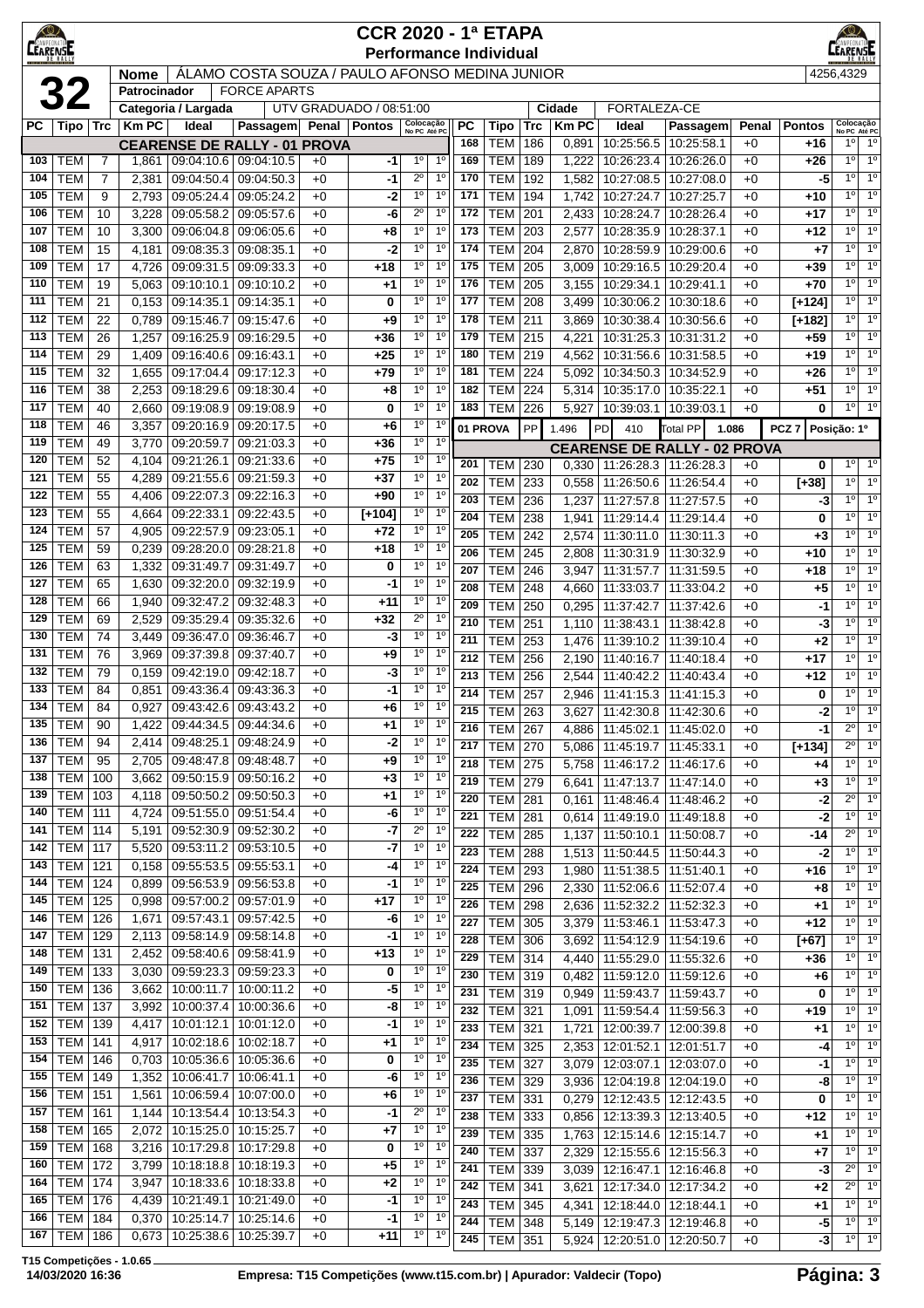|              |                                                                                                    |            |                |    |                          |                          |            |                         |                  |             |                               |                               |           | <b>CCR 2020 - 1ª ETAPA</b> |              |       |              |       |        |                           |
|--------------|----------------------------------------------------------------------------------------------------|------------|----------------|----|--------------------------|--------------------------|------------|-------------------------|------------------|-------------|-------------------------------|-------------------------------|-----------|----------------------------|--------------|-------|--------------|-------|--------|---------------------------|
|              | <b>CEARENSE</b><br><b>Performance Individual</b><br>ALAMO COSTA SOUZA / PAULO AFONSO MEDINA JUNIOR |            |                |    |                          |                          |            |                         |                  |             |                               |                               |           |                            |              |       |              |       |        |                           |
|              |                                                                                                    |            | <b>Nome</b>    |    |                          |                          |            |                         |                  |             |                               |                               |           |                            |              |       |              |       |        | 4256,4329                 |
|              | 32                                                                                                 |            | Patrocinador   |    |                          | <b>FORCE APARTS</b>      |            |                         |                  |             |                               |                               |           |                            |              |       |              |       |        |                           |
|              |                                                                                                    |            |                |    | Categoria / Largada      |                          |            | UTV GRADUADO / 08:51:00 |                  |             |                               |                               |           |                            | Cidade       |       | FORTALEZA-CE |       |        |                           |
| PC           | $ Tipo $ Trc                                                                                       |            | <b>KmPC</b>    |    | Ideal                    |                          | Passagem   | Penal                   | <b>Pontos</b>    |             | Colocação<br>No PC Até PC     |                               | <b>PC</b> | Tipo $ $ Trc $ $           | <b>Km PC</b> | Ideal | Passagem     | Penal | Pontos | Colocação<br>No PC Até PC |
| 246          | TEM                                                                                                | 353        | 6,563          |    | 12:21:37.0 12:21:37.2    |                          |            | $+0$                    |                  | +2          | $1^{\circ}$                   | 1°                            |           |                            |              |       |              |       |        |                           |
| 247          | <b>TEM</b>                                                                                         | 356        | 0,326          |    | 12:26:12.1               |                          | 12:26:12.1 | $+0$                    |                  | 0           | $1^{\circ}$                   | 1 <sup>0</sup>                |           |                            |              |       |              |       |        |                           |
| 248          | <b>TEM</b>                                                                                         | 362        | 1,309          |    | 12:27:50.0               | 12:27:49.9               |            | $+0$                    |                  | -1          | $1^{\circ}$                   | 1 <sup>0</sup>                |           |                            |              |       |              |       |        |                           |
| 249          | <b>TEM</b>                                                                                         | 365        | 1,908          |    | 12:28:33.4               | 12:28:33.3               |            | $+0$                    |                  | -1          | 1 <sup>0</sup>                | 1 <sup>0</sup>                |           |                            |              |       |              |       |        |                           |
| 250          | <b>TEM</b>                                                                                         | 368        | 2,621          |    | 12:29:38.4               | 12:29:38.0               |            | $+0$                    |                  | -4          | 1 <sup>0</sup>                | 1 <sup>0</sup>                |           |                            |              |       |              |       |        |                           |
| 251          | TEM                                                                                                | 372        | 3,221          |    | 12:30:37.1               | 12:30:37.6               |            | $+0$                    |                  | +5          | $1^{\circ}$                   | 1 <sup>0</sup>                |           |                            |              |       |              |       |        |                           |
| 252          | <b>TEM</b>                                                                                         | 373        | 3,473          |    | 12:30:55.7               | 12:30:56.3               |            | $+0$                    |                  | +6          | $1^{\circ}$                   | 1 <sup>0</sup>                |           |                            |              |       |              |       |        |                           |
| 253          | TEM                                                                                                | 374        | 3,956          |    | 12:31:29.0               | 12:31:29.4               |            | $+0$                    |                  | +4          | $1^{\circ}$                   | 1 <sup>0</sup>                |           |                            |              |       |              |       |        |                           |
| 254          | <b>TEM 377</b>                                                                                     |            | 4,518          |    | 12:32:12.2               | 12:32:14.2               |            | $+0$                    |                  | +20         | 1 <sup>0</sup>                | 1 <sup>0</sup>                |           |                            |              |       |              |       |        |                           |
| 255          | TEM                                                                                                | 378        | 4,935          |    | 12:32:40.1               | 12:32:40.8               |            | $+0$                    |                  | +7          | $1^{\circ}$                   | $1^{\circ}$                   |           |                            |              |       |              |       |        |                           |
| 256          | TEM                                                                                                | 381        | 5,293          |    | 12:33:11.2               | 12:33:10.6               |            | $+0$                    |                  | -6          | $1^{\circ}$<br>$2^{\circ}$    | $1^{\circ}$<br>1 <sup>0</sup> |           |                            |              |       |              |       |        |                           |
| 257          | <b>TEM</b>                                                                                         | 384        | 0,217          |    | 12:34:49.4               | 12:34:50.1               |            | $+0$                    |                  | +7          | $2^{\circ}$                   | 1 <sup>0</sup>                |           |                            |              |       |              |       |        |                           |
| 258<br>259   | TEM  <br><b>TEM</b>                                                                                | 385<br>386 | 0,486<br>0,762 |    | 12:35:08.9<br>12:35:31.5 | 12:35:08.5<br>12:35:32.9 |            | $+0$<br>$+0$            |                  | -4<br>+14   | 1 <sup>0</sup>                | 1 <sup>0</sup>                |           |                            |              |       |              |       |        |                           |
| 260          | <b>TEM</b>                                                                                         | 388        | 1,501          |    | 12:36:32.6               | 12:36:32.2               |            | $+0$                    |                  | -4          | $1^{\circ}$                   | $1^{\circ}$                   |           |                            |              |       |              |       |        |                           |
| 261          | <b>TEM</b>                                                                                         | 390        | 1,982          |    | 12:37:08.7               | 12:37:08.7               |            | $+0$                    |                  | 0           | 1 <sup>0</sup>                | 1 <sup>0</sup>                |           |                            |              |       |              |       |        |                           |
| 262          | <b>TEM</b>                                                                                         | 394        | 2,729          |    | 12:38:45.2               | 12:38:46.2               |            | $+0$                    |                  | +10         | $1^{\circ}$                   | 1 <sup>0</sup>                |           |                            |              |       |              |       |        |                           |
| 263          | TEM 395                                                                                            |            | 3,456          |    | 12:39:44.7               | 12:39:44.9               |            | $+0$                    |                  | +2          | $1^{\circ}$                   | 1 <sup>0</sup>                |           |                            |              |       |              |       |        |                           |
| 264          | TEM                                                                                                | 398        | 4,425          |    | 12:41:04.3               | 12:41:04.6               |            | $+0$                    |                  | $+3$        | $2^{\circ}$                   | $1^{\circ}$                   |           |                            |              |       |              |       |        |                           |
| 265          | TEM                                                                                                | 400        | 4,857          |    | 12:41:42.2               | 12:41:41.9               |            | $+0$                    |                  | -3          | $2^{\circ}$                   | 1 <sup>0</sup>                |           |                            |              |       |              |       |        |                           |
| 266          | <b>TEM</b>                                                                                         | 404        | 0,548          |    | 12:45:41.1               | 12:45:40.5               |            | $+0$                    |                  | -6          | $2^{\circ}$                   | 1 <sup>0</sup>                |           |                            |              |       |              |       |        |                           |
| 267          | TEM                                                                                                | 407        | 0,828          |    | 12:46:06.0               | 12:46:06.2               |            | $+0$                    |                  | +2          | 1 <sup>0</sup>                | 1 <sup>0</sup>                |           |                            |              |       |              |       |        |                           |
| 268          | TEM                                                                                                | 411        | 1,292          |    | 12:46:51.9               | 12:46:52.8               |            | $+0$                    |                  | +9          | 1 <sup>0</sup>                | 1 <sup>0</sup>                |           |                            |              |       |              |       |        |                           |
| 269          | <b>TEM</b>                                                                                         | 413        | 1,744          |    | 12:47:30.3               | 12:47:30.9               |            | $+0$                    |                  | +6          | $1^{\circ}$                   | 1 <sup>0</sup>                |           |                            |              |       |              |       |        |                           |
| 270          | <b>TEM</b>                                                                                         | 415        | 2,102          |    | 12:48:07.7               | 12:48:08.3               |            | $+0$                    |                  | +6          | $1^{\circ}$                   | 1 <sup>0</sup>                |           |                            |              |       |              |       |        |                           |
| 271          | <b>TEM</b>                                                                                         | 417        | 2,626          |    | 12:48:49.7               | 12:48:49.6               |            | $+0$                    |                  | -1          | $1^{\circ}$                   | 1 <sup>0</sup>                |           |                            |              |       |              |       |        |                           |
| 272          | TEM   419                                                                                          |            | 2,773          |    | 12:49:02.3 12:49:03.3    |                          |            | $+0$                    |                  | +10         | $1^{\circ}$                   | 1 <sup>0</sup>                |           |                            |              |       |              |       |        |                           |
| 273          | <b>TEM 423</b>                                                                                     |            | 3,114          |    | 12:49:36.1               | 12:49:36.9               |            | $+0$                    |                  | $+8$        | $1^{\circ}$                   | 1 <sup>0</sup>                |           |                            |              |       |              |       |        |                           |
| 274          | <b>TEM</b>                                                                                         | 428        | 3,638          |    | 12:50:27.7               | 12:50:28.7               |            | $+0$                    |                  | +10         | $1^{\circ}$                   | $1^{\circ}$                   |           |                            |              |       |              |       |        |                           |
| 275          | <b>TEM</b>                                                                                         | 432        | 4,225          |    | 12:51:30.0               | 12:51:30.4               |            | $+0$                    |                  | +4          | $1^{\circ}$                   | 1 <sup>0</sup>                |           |                            |              |       |              |       |        |                           |
| 276          | <b>TEM</b>                                                                                         | 435        | 4,730          |    | 12:52:23.4               | 12:52:25.1               |            | $+0$                    |                  | $+17$       | $1^{\circ}$                   | 1 <sup>0</sup>                |           |                            |              |       |              |       |        |                           |
| 277          | TEM                                                                                                | 437        | 5,174          |    | 12:53:05.9               | 12:53:06.0               |            | $+0$                    |                  | +1          | $1^{\circ}$                   | 1 <sup>0</sup>                |           |                            |              |       |              |       |        |                           |
| 278          | TEM                                                                                                | 440        | 5,516          |    | 12:53:37.8               | 12:53:38.9               |            | $+0$                    |                  | $+11$       | $1^{\circ}$                   | $1^{\circ}$                   |           |                            |              |       |              |       |        |                           |
|              | 279 TEM 443                                                                                        |            | 5,890          |    | 12:54:11.6               | 12:54:11.9               |            | $+0$                    |                  | $+3$        | $1^{\circ}$                   | 1º                            |           |                            |              |       |              |       |        |                           |
| 280          | TEM                                                                                                | 445        | 6,148          |    | 12:54:36.4               | 12:54:37.7               |            | $+0$                    |                  | $+13$       | 1 <sup>0</sup>                | 1 <sup>o</sup>                |           |                            |              |       |              |       |        |                           |
| 281          | <b>TEM 446</b>                                                                                     |            | 6,441          |    | 12:55:03.2               | 12:55:06.0               |            | $+0$                    |                  | +28         | 1 <sup>0</sup>                | $1^{\circ}$                   |           |                            |              |       |              |       |        |                           |
| 282          | TEM 450                                                                                            |            |                |    | 6,808   12:55:35.2       | 12:55:37.1               |            | $+0$                    |                  | $+19$       | $1^{\circ}$                   | 1 <sup>0</sup>                |           |                            |              |       |              |       |        |                           |
| 283          | TEM                                                                                                | 453        | 7,101          |    | 12:56:12.3               | 12:56:17.8               |            | $+0$                    |                  | $[+55]$     | $1^{\circ}$                   | $1^{\circ}$                   |           |                            |              |       |              |       |        |                           |
| 284          | <b>TEM</b>                                                                                         | 455        | 7,503          |    | 12:56:55.2               | 12:56:56.3               |            | $+0$                    |                  | $+11$       | $1^{\circ}$                   | 1 <sup>0</sup>                |           |                            |              |       |              |       |        |                           |
| 285          | <b>TEM</b>                                                                                         | 458        | 7,976          |    | 12:57:37.3               | 12:57:38.3<br>12:58:43.0 |            | $+0$                    |                  | $+10$       | 1 <sup>0</sup><br>$1^{\circ}$ | $1^{\circ}$<br>$1^{\circ}$    |           |                            |              |       |              |       |        |                           |
| 286<br>287   | TEM<br><b>TEM</b>                                                                                  | 461<br>464 | 8,746<br>0,182 |    | 12:58:43.7<br>13:04:17.9 | 13:04:18.9               |            | $+0$<br>$+0$            |                  | $-7$<br>+10 | $2^{\circ}$                   | $1^{\circ}$                   |           |                            |              |       |              |       |        |                           |
| 288          | <b>TEM</b>                                                                                         | 468        | 0,877          |    | 13:05:11.6               | 13:05:12.5               |            | $+0$                    |                  | +9          | $1^{\circ}$                   | 1 <sup>0</sup>                |           |                            |              |       |              |       |        |                           |
| 289          | <b>TEM</b>                                                                                         | 471        | 1,891          |    | 13:06:36.3               | 13:06:35.8               |            | $+0$                    |                  | -5          | $1^{\circ}$                   | 1 <sup>0</sup>                |           |                            |              |       |              |       |        |                           |
|              | 290   TEM $ $                                                                                      | 473        |                |    | 2,798 13:07:48.1         | 13:07:48.1               |            | $+0$                    |                  | 0           | $1^{\circ}$                   | 1 <sup>0</sup>                |           |                            |              |       |              |       |        |                           |
| 02 PROVA     |                                                                                                    | PP         | 853            | PD | 294                      | <b>Total PP</b>          |            | 559                     | PCZ <sub>8</sub> |             | Posição: 1º                   |                               |           |                            |              |       |              |       |        |                           |
|              |                                                                                                    |            |                |    |                          |                          |            |                         |                  |             |                               |                               |           |                            |              |       |              |       |        |                           |
| <b>TOTAL</b> |                                                                                                    | PP         | 2.349          | PD | 704                      | <b>Total PP</b>          |            | 1.645                   | <b>PCZ 15</b>    |             |                               |                               |           |                            |              |       |              |       |        |                           |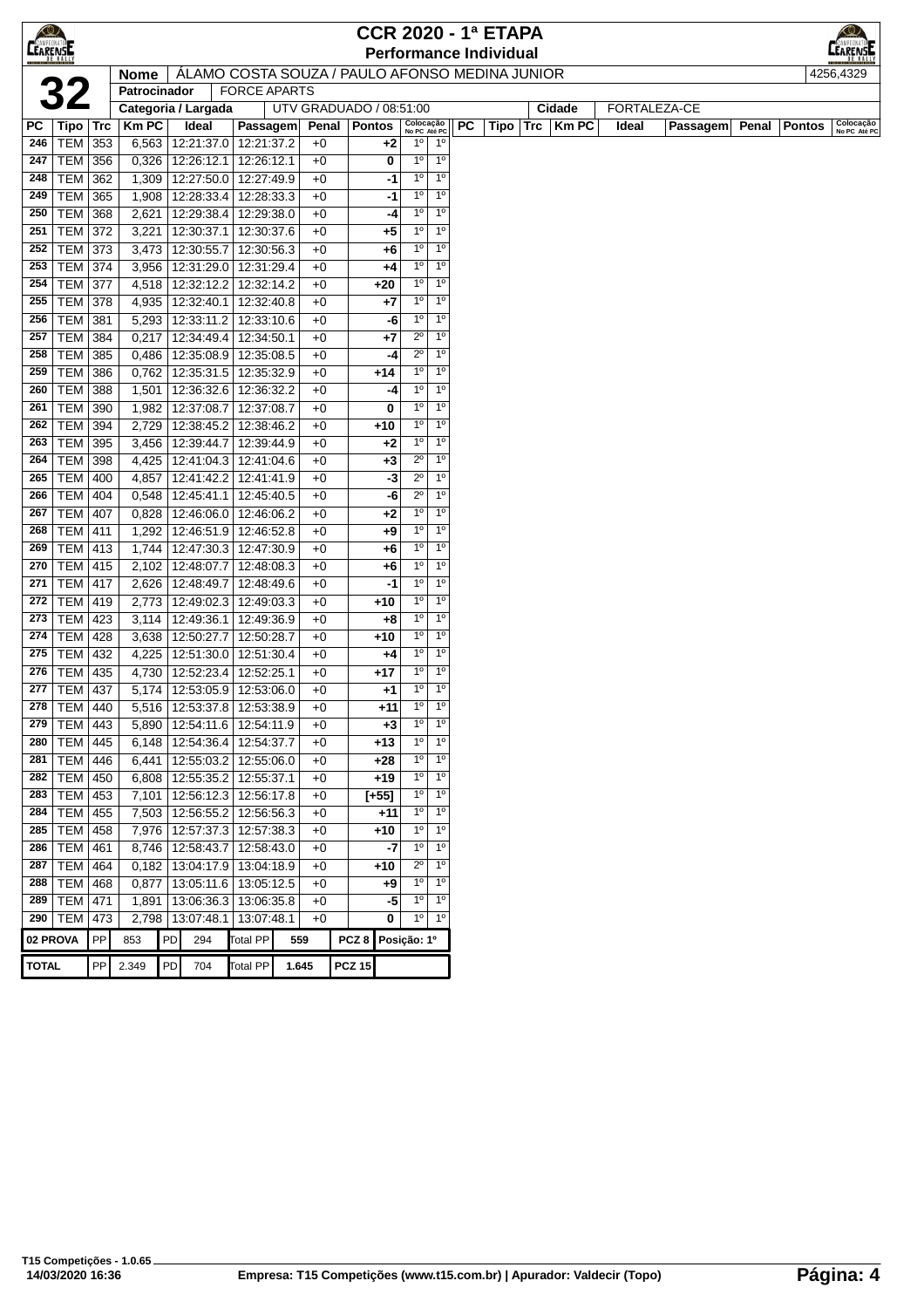| <b>KO</b><br>AMPEONAT<br><b>CEARENSE</b> |                                    | <b>CCR 2020 - 1ª ETAPA</b><br><b>Performance Individual</b>   |                |                             |                                                   |              |                         |                                  |                                  |                  |                          |            |                       |                                       |                                       | <u>KOV</u><br><b>CAMPEONATO</b> |                         |                                          |                                  |
|------------------------------------------|------------------------------------|---------------------------------------------------------------|----------------|-----------------------------|---------------------------------------------------|--------------|-------------------------|----------------------------------|----------------------------------|------------------|--------------------------|------------|-----------------------|---------------------------------------|---------------------------------------|---------------------------------|-------------------------|------------------------------------------|----------------------------------|
|                                          |                                    | EMMANUEL LIMA DE SOUZA / DIEGO PONTES<br>Nome<br>Patrocinador |                |                             |                                                   |              |                         |                                  |                                  |                  |                          |            |                       |                                       |                                       |                                 | 4337,4235               |                                          |                                  |
|                                          | 33                                 |                                                               |                |                             | <b>PROJECTU</b>                                   |              |                         |                                  |                                  |                  |                          |            |                       |                                       |                                       |                                 |                         |                                          |                                  |
|                                          |                                    |                                                               |                | Categoria / Largada         |                                                   |              | UTV GRADUADO / 08:52:00 |                                  |                                  |                  |                          |            | Cidade                | FORTALEZA-CE                          |                                       |                                 |                         |                                          |                                  |
| PС                                       | Tipo   Trc                         |                                                               | <b>Km PC</b>   | Ideal                       | Passagem                                          |              | Penal   Pontos          | Colocação<br>No PC Até PC        |                                  | <b>PC</b><br>168 | Tipo<br><b>TEM</b>       | Trc<br>186 | <b>Km PC</b><br>0,891 | Ideal<br>10:26:56.5                   | Passagem<br>10:27:20.0                | Penal<br>$+0$                   | <b>Pontos</b><br>$+235$ | Colocação<br>No PC Até PC<br>$2^{\circ}$ | 3 <sup>o</sup>                   |
| 103                                      | <b>TEM</b>                         | $\overline{7}$                                                | 1,861          | 09:05:10.6                  | <b>CEARENSE DE RALLY - 01 PROVA</b><br>09:05:17.6 | $+0$         | $+70$                   | 3 <sup>o</sup>                   | 3 <sup>0</sup>                   | 169              | <b>TEM</b>               | 189        | 1,222                 | 10:27:23.4                            | 10:28:03.1                            | $+0$                            | +397                    | $2^{\circ}$                              | 3 <sup>o</sup>                   |
| 104                                      | <b>TEM</b>                         | $\overline{7}$                                                | 2,381          | 09:05:50.4                  | 09:05:51.4                                        | $+0$         | $+10$                   | 3 <sup>o</sup>                   | 3 <sup>o</sup>                   | 170              | <b>TEM</b>               | 192        | 1,582                 | 10:28:08.5                            | 10:28:42.1                            | $+0$                            | +336                    | $2^{\circ}$                              | 3 <sup>0</sup>                   |
| 105                                      | <b>TEM</b>                         | 9                                                             | 2,793          | 09:06:24.4                  | 09:06:27.9                                        | $+0$         | $+35$                   | 30                               | 3 <sup>o</sup>                   | 171              | <b>TEM</b>               | 194        | 1,742                 | 10:28:24.7                            | 10:29:01.4                            | $+0$                            | +367                    | $2^{\circ}$                              | 3 <sup>o</sup>                   |
| 106                                      | <b>TEM</b>                         | 10                                                            | 3,228          | 09:06:58.2                  | 09:06:56.7                                        | $+0$         | $-15$                   | 3 <sup>o</sup>                   | 3 <sup>0</sup>                   | 172              | <b>TEM</b>               | 201        | 2,433                 | 10:29:24.7                            | 10:30:10.2                            | $+0$                            | +455                    | $2^{\circ}$                              | 3 <sup>0</sup>                   |
| 107                                      | <b>TEM</b>                         | 10                                                            | 3,300          | 09:07:04.8                  | 09:07:06.4                                        | $+0$         | $+16$                   | $2^{\circ}$                      | 3 <sup>o</sup>                   | 173              | <b>TEM</b>               | 203        | 2,577                 | 10:29:35.9                            | 10:30:24.1                            | $+0$                            | +482                    | $2^{\circ}$                              | 3 <sup>0</sup>                   |
| 108                                      | <b>TEM</b>                         | 15                                                            | 4,181          | 09:09:35.3                  | 09:09:37.1                                        | $+0$         | +18                     | 3 <sup>o</sup>                   | 3 <sup>0</sup>                   | 174              | <b>TEM</b>               | 204        | 2,870                 | 10:29:59.9                            | 10:30:57.6                            | $+0$                            | +577                    | $2^{\circ}$                              | 3 <sup>o</sup>                   |
| 109                                      | <b>TEM</b>                         | 17                                                            | 4,726          | 09:10:31.5                  | 09:10:34.9                                        | $+0$         | $+34$                   | 30                               | 3 <sup>0</sup>                   | 175              | <b>TEM</b>               | 205        | 3,009                 | 10:30:16.5                            | 10:32:17.6                            | $+0$                            | +1.211                  | $2^{\circ}$<br>$2^{\circ}$               | 3 <sup>o</sup><br>3 <sup>o</sup> |
| 110<br>111                               | <b>TEM</b><br><b>TEM</b>           | 19<br>21                                                      | 5,063<br>0,153 | 09:11:10.1<br>09:15:35.1    | 09:11:12.6<br>09:15:41.2                          | $+0$<br>$+0$ | $+25$<br>+61            | 30<br>30                         | 3 <sup>0</sup><br>3 <sup>0</sup> | 176<br>177       | <b>TEM</b><br><b>TEM</b> | 205<br>208 | 3,155<br>3,499        | 10:30:34.1<br>10:31:06.2              | 10:34:38.6<br>10:37:08.0              | $+0$<br>+0                      | +2.445<br>+3.618        | $3^{\circ}$                              | 3 <sup>o</sup>                   |
| 112                                      | <b>TEM</b>                         | 22                                                            | 0,789          | 09:16:46.7                  | 09:16:51.4                                        | $+0$         | $+47$                   | 3 <sup>o</sup>                   | 3 <sup>0</sup>                   | 178              | <b>TEM</b>               | 211        | 3,869                 | 10:31:38.4                            | 10:38:09.6                            | +0                              | +3.912                  | $3^{\circ}$                              | 3 <sup>o</sup>                   |
| 113                                      | <b>TEM</b>                         | 26                                                            | 1,257          | 09:17:25.9                  | 09:19:22.9                                        | $+0$         | $+1.170$                | 3 <sup>o</sup>                   | 3 <sup>0</sup>                   | 179              | <b>TEM</b>               | 215        | 4,221                 |                                       | 10:32:25.3   10:39:00.8               | $+0$                            | +3.955                  | $3^{\circ}$                              | 3 <sup>0</sup>                   |
| 114                                      | TEM                                | 29                                                            | 1,409          | 09:17:40.6                  | 09:20:24.7                                        | $+0$         | +1.641                  | 30                               | 3 <sup>o</sup>                   | 180              | <b>TEM</b>               | 219        | 4,562                 | 10:32:56.6                            | 10:39:42.7                            | $+0$                            | +4.061                  | $3^{\circ}$                              | 3 <sup>o</sup>                   |
| 115                                      | <b>TEM</b>                         | 32                                                            | 1,655          | 09:18:04.4                  | 09:21:30.4                                        | +0           | +2.060                  | 3 <sup>o</sup>                   | 3 <sup>0</sup>                   | 181              | <b>TEM</b>               | 224        | 5,092                 | 10:35:50.3   10:40:36.4               |                                       | +0                              | +2.861                  | $3^{\circ}$                              | 3 <sup>o</sup>                   |
| 116                                      | <b>TEM</b>                         | 38                                                            | 2,253          | 09:19:29.6                  | 09:22:55.3                                        | $+0$         | $+2.057$                | 3 <sup>o</sup>                   | 3 <sup>0</sup>                   | 182              | <b>TEM</b>               | 224        | 5,314                 | 10:36:17.0                            | 10:42:17.7                            | $+0$                            | +3.607                  | $3^{\circ}$                              | 3 <sup>o</sup>                   |
| 117                                      | <b>TEM</b>                         | 40                                                            | 2,660          | 09:20:08.9                  | 09:23:50.8                                        | $+0$         | +2.219                  | 3 <sup>o</sup>                   | 3 <sup>0</sup>                   | 183              | TEM                      | 226        | 5,927                 | 10:40:03.1   10:43:17.9               |                                       | $+0$                            | +1.948                  | $3^{\circ}$                              | 3 <sup>o</sup>                   |
| 118<br>119                               | <b>TEM</b><br><b>TEM</b>           | 46                                                            | 3,357          | 09:21:16.9                  | 09:25:08.7                                        | $+0$         | $+2.318$<br>$+2.429$    | 3 <sup>o</sup><br>30             | 3 <sup>0</sup><br>3 <sup>0</sup> |                  | 01 PROVA                 | PP         | 206.186 PD            | 16.978                                | Total PP<br>189.208                   |                                 | PCZ 0 Posicão: 3º       |                                          |                                  |
| 120                                      | <b>TEM</b>                         | 49<br>52                                                      | 3,770<br>4,104 | 09:21:59.7<br>09:22:26.1    | 09:26:02.6<br>09:32:35.8                          | $+0$<br>$+0$ | +6.000                  | 3 <sup>o</sup>                   | 3 <sup>o</sup>                   |                  |                          |            |                       |                                       | <b>CEARENSE DE RALLY - 02 PROVA</b>   |                                 |                         |                                          |                                  |
| 121                                      | <b>TEM</b>                         | 55                                                            | 4,289          | 09:22:55.6                  | 00:00:00.0                                        | $+0$         | *6.000                  | $0^{\circ}$                      | $0^{\circ}$                      | 201<br>202       | TEM<br><b>TEM</b>        | 230<br>233 | 0,330                 | 11:27:28.3   11:27:29.0               |                                       | $+0$                            | $+7$                    | $2^{\circ}$<br>$3^{\circ}$               | $2^{\circ}$<br>3 <sup>o</sup>    |
| 122                                      | TEM                                | 55                                                            | 4,406          | 09:23:07.3                  | 00:00:00.0                                        | $+0$         | *6.000                  | 0°                               | $0^{\circ}$                      | 203              | <b>TEM</b>               | 236        | 0,558<br>1,237        | 11:27:50.6<br>11:28:57.8              | 11:28:31.6<br>11:29:17.1              | $+0$<br>$+0$                    | +410<br>+193            | $3^{\circ}$                              | 3 <sup>o</sup>                   |
| 123                                      | <b>TEM</b>                         | 55                                                            | 4,664          | 09:23:33.1                  | 09:33:56.7                                        | $+0$         | +6.000                  | 30                               | 3 <sup>0</sup>                   | 204              | <b>TEM</b>               | 238        | 1,941                 | 11:30:14.4                            | 11:30:15.3                            | $+0$                            | $+9$                    | $3^{\circ}$                              | 3 <sup>o</sup>                   |
| 124                                      | <b>TEM</b>                         | 57                                                            | 4,905          | 09:23:57.9                  | 09:27:11.9                                        | $+0$         | +1.940                  | 3 <sup>o</sup>                   | 3 <sup>o</sup>                   | 205              | <b>TEM</b>               | 242        | 2,574                 | 11:31:11.0                            | 11:31:14.6                            | $+0$                            | $+36$                   | $3^{\circ}$                              | 3 <sup>o</sup>                   |
| 125                                      | <b>TEM</b>                         | 59                                                            | 0,239          | 09:29:20.0                  | 09:35:40.0                                        | $+0$         | +3.800                  | 3 <sup>o</sup>                   | 3 <sup>o</sup>                   | 206              | <b>TEM</b>               | 245        | 2,808                 | 11:31:31.9                            | 11:31:42.8                            | $+0$                            | +109                    | $3^{\circ}$                              | $\overline{3^0}$                 |
| 126                                      | <b>TEM</b>                         | 63                                                            | 1,332          | 09:32:49.7                  | 09:37:36.4                                        | $+0$         | +2.867                  | 3 <sup>o</sup>                   | 3 <sup>o</sup>                   | 207              | <b>TEM</b>               | 246        | 3,947                 | 11:32:57.7                            | 11:33:00.6                            | $+0$                            | $+29$                   | $3^{\circ}$                              | 3 <sup>o</sup>                   |
| 127                                      | <b>TEM</b>                         | 65                                                            | 1,630          | 09:33:20.0                  | 00:00:00.0                                        | $+0$         | *6.000                  | $0^{\circ}$                      | $0^{\circ}$                      | 208              | <b>TEM</b>               | 248        | 4,660                 | 11:34:03.7                            | 11:34:10.1                            | $+0$                            | $+64$                   | $3^{\circ}$                              | 3 <sup>o</sup>                   |
| 128<br>129                               | <b>TEM</b><br><b>TEM</b>           | 66<br>69                                                      | 1,940<br>2,529 | 09:33:47.2<br>09:36:29.4    | 00:00:00.0<br>00:00:00.0                          | $+0$<br>$+0$ | *6.000<br>*6.000        | 0°<br>$0^{\circ}$                | 0°<br>$0^{\circ}$                | 209              | <b>TEM</b>               | 250        | 0,295                 | 11:38:42.7                            | 11:38:41.5                            | $+0$                            | -12                     | $2^{\circ}$                              | 3 <sup>o</sup>                   |
| 130                                      | <b>TEM</b>                         | 74                                                            | 3,449          | 09:37:47.0                  | 09:41:37.5                                        | $+0$         | $+2.305$                | 3 <sup>o</sup>                   | 3 <sup>0</sup>                   | 210              | <b>TEM</b>               | 251        | 1,110                 | 11:39:43.1                            | 11:39:44.7                            | $+0$                            | +16                     | $3^{\circ}$<br>$3^{\circ}$               | 3 <sup>o</sup><br>3 <sup>o</sup> |
| 131                                      | TEM                                | 76                                                            | 3,969          | 09:38:39.8                  | 09:49:23.6                                        | $+0$         | $+6.000$                | 3 <sup>o</sup>                   | 3 <sup>0</sup>                   | 211<br>212       | <b>TEM</b><br><b>TEM</b> | 253<br>256 | 1,476<br>2,190        | 11:40:10.2<br>11:41:16.7              | 11:40:17.6<br>11:41:32.2              | $+0$<br>$+0$                    | $+74$<br>+155           | $3^{\circ}$                              | 3 <sup>0</sup>                   |
| 132                                      | <b>TEM</b>                         | 79                                                            | 0,159          | 09:43:19.0                  | 09:52:53.8                                        | $+0$         | $[-5.748]$              | 3 <sup>o</sup>                   | 3 <sup>0</sup>                   | 213              | <b>TEM</b>               | 256        | 2,544                 | 11:41:42.2                            | 11:42:00.8                            | $+0$                            | +186                    | $3^{\circ}$                              | 3 <sup>o</sup>                   |
| 133                                      | <b>TEM</b>                         | 84                                                            | 0,851          | 09:44:36.4                  | 09:53:56.6                                        | $+0$         | $[+5.602]$              | 30                               | 3 <sup>0</sup>                   | 214              | <b>TEM</b>               | 257        | 2,946                 | 11:42:15.3                            | 11:42:43.0                            | $+0$                            | +277                    | $3^{\circ}$                              | 3 <sup>o</sup>                   |
| 134                                      | <b>TEM</b>                         | 84                                                            | 0,927          | 09:44:42.6                  | 09:54:05.4                                        | $+0$         | $[+5.628]$              | 30                               | 3 <sup>0</sup>                   | 215              | <b>TEM</b>               | 263        | 3,627                 | 11:43:30.8   11:43:30.0               |                                       | $+0$                            | -8                      | $3^{\circ}$                              | $\overline{3^0}$                 |
|                                          | $135$ TEM                          | 90                                                            |                | 1,422 09:45:34.5 09:54:53.6 |                                                   | $+0$         | $+5.591$                | 3 <sup>o</sup>                   | 3 <sup>o</sup>                   | 216              | <b>TEM   267</b>         |            |                       | 4,886   11:46:02.1   11:46:02.9       |                                       | +0                              | +8                      | $3^{\circ}$                              | 3 <sup>o</sup>                   |
| 136                                      | TEM                                | 94                                                            | 2,414          | 09:49:25.1                  | 09:56:50.8                                        | $+0$         | $+4.457$                | 3 <sup>o</sup>                   | 3 <sup>o</sup>                   | 217              | <b>TEM</b> 270           |            | 5,086                 | 11:46:19.7                            | 11:47:16.4                            | $+0$                            | +567                    | $3^{\circ}$                              | 3 <sup>o</sup>                   |
| 137<br>138                               | <b>TEM</b><br><b>TEM   100</b>     | 95                                                            | 2,705<br>3,662 | 09:49:47.8<br>09:51:15.9    | 09:57:22.0<br>09:58:49.5                          | $+0$<br>$+0$ | $+4.542$<br>$+4.536$    | 3 <sup>o</sup><br>3 <sup>0</sup> | 3 <sup>0</sup><br>3 <sup>0</sup> | 218              | <b>TEM</b>               | 275        | 5,758                 | 11:47:17.2                            | 11:48:09.0                            | $+0$                            | +518                    | $3^{\circ}$                              | 3 <sup>o</sup>                   |
| 139                                      | <b>TEM 103</b>                     |                                                               | 4,118          | 09:51:50.2                  | 09:59:45.6                                        | $+0$         | $+4.754$                | 3 <sup>o</sup>                   | 3 <sup>o</sup>                   | 219              | <b>TEM</b>               | 279        | 6,641                 | 11:48:13.7                            | 11:48:39.2                            | +0                              | $+255$                  | $3^{\circ}$<br>$3^{\circ}$               | 3 <sup>o</sup><br>3 <sup>o</sup> |
| 140                                      | <b>TEM 111</b>                     |                                                               | 4,724          | 09:52:55.0                  | 10:01:01.5                                        | $+0$         | $+4.865$                | 3 <sup>o</sup>                   | 3 <sup>o</sup>                   | 220<br>221       | <b>TEM</b><br><b>TEM</b> | 281<br>281 | 0.161<br>0,614        | 11:49:46.4<br>11:50:19.0   11:50:13.6 | 11:49:44.3                            | $+0$<br>$+0$                    | $-21$<br>$-54$          | $3^{\circ}$                              | 3 <sup>o</sup>                   |
| 141                                      | <b>TEM 114</b>                     |                                                               | 5,191          | 09:53:30.9                  | 10:01:44.3                                        | $+0$         | $+4.934$                | $3^{\rm o}$                      | 3 <sup>o</sup>                   | 222              | <b>TEM</b>               | 285        | 1,137                 | 11:51:10.1   11:52:20.5               |                                       | $+0$                            | +704                    | $3^{\circ}$                              | 3 <sup>o</sup>                   |
| 142                                      | <b>TEM 117</b>                     |                                                               | 5,520          | 09:54:11.2                  | 10:02:13.4                                        | $+0$         | $+4.822$                | 3 <sup>o</sup>                   | 3 <sup>0</sup>                   | 223              | <b>TEM</b>               | 288        | 1,513                 | 11:51:44.5                            | 11:52:53.7                            | $+0$                            | +692                    | $3^{\circ}$                              | 3 <sup>o</sup>                   |
| 143                                      | <b>TEM 121</b>                     |                                                               | 0,158          | 09:56:53.5                  | 10:03:12.0                                        | +0           | $+3.785$                | $3^{\rm o}$                      | 3 <sup>o</sup>                   | 224              | <b>TEM</b>               | 293        | 1,980                 | 11:52:38.5                            | 11:54:09.6                            | $+0$                            | $+911$                  | $3^{\circ}$                              | 3 <sup>o</sup>                   |
| 144                                      | <b>TEM   124</b>                   |                                                               | 0,899          | 09:57:53.9                  | 10:04:00.3                                        | +0           | $+3.664$                | $3o$                             | 3 <sup>o</sup>                   | $\overline{225}$ | <b>TEM</b>               | 296        | 2,330                 | 11:53:06.6   11:54:47.7               |                                       | $+0$                            | +1.011                  | $3^{\circ}$                              | 3 <sup>o</sup>                   |
| 145<br>146                               | <b>TEM 125</b><br><b>TEM 126</b>   |                                                               | 0,998<br>1,671 | 09:58:00.2<br>09:58:43.1    | 10:04:08.7<br>10:04:42.0                          | $+0$<br>$+0$ | $+3.685$<br>$+3.589$    | 3 <sup>o</sup><br>3 <sup>o</sup> | 3 <sup>o</sup><br>3 <sup>0</sup> | 226              | <b>TEM</b>               | 298        | 2,636                 | 11:53:32.2   11:55:21.2               |                                       | $+0$                            | +1.090                  | $3^{\circ}$                              | 3 <sup>o</sup>                   |
| 147                                      | <b>TEM   129</b>                   |                                                               | 2,113          | 09:59:14.9                  | 10:05:17.8                                        | $+0$         | $+3.629$                | 3 <sup>o</sup>                   | 3 <sup>o</sup>                   | 227              | <b>TEM</b>               | 305        | 3,379                 | 11:54:46.1                            | 12:07:00.1                            | $+0$                            | $+6.000$                | $3^{\circ}$                              | $3^{\circ}$                      |
| 148                                      | <b>TEM 131</b>                     |                                                               | 2,452          | 09:59:40.6                  | 10:05:48.5                                        | $+0$         | $+3.679$                | 3 <sup>o</sup>                   | 3 <sup>o</sup>                   | 228<br>229       | <b>TEM</b><br><b>TEM</b> | 306<br>314 | 3,692<br>4,440        | 11:55:12.9                            | 00:00:00.0<br>11:56:29.0   12:13:30.3 | +0<br>$+0$                      | *6.000<br>+6.000        | 0°  <br>$3^{\circ}$                      | $0^{\circ}$<br>3 <sup>o</sup>    |
| 149                                      | <b>TEM 133</b>                     |                                                               | 3,030          | 10:00:23.3                  | 10:06:30.6                                        | $+0$         | $+3.673$                | 3 <sup>o</sup>                   | 3 <sup>o</sup>                   | 230              | <b>TEM 319</b>           |            | 0,482                 | 12:00:12.0   12:15:56.1               |                                       | $+0$                            | +6.000                  | $3^{\circ}$                              | 3 <sup>o</sup>                   |
| 150                                      | TEM                                | 136                                                           | 3,662          | 10:01:11.7                  | 10:07:10.0                                        | $+0$         | $+3.583$                | 3 <sup>o</sup>                   | 3 <sup>o</sup>                   | 231              | <b>TEM 319</b>           |            | 0,949                 | 12:00:43.7   12:16:30.3               |                                       | $+0$                            | +6.000                  | $3^{\circ}$                              | 3 <sup>0</sup>                   |
| 151                                      | <b>TEM 137</b>                     |                                                               | 3,992          | 10:01:37.4                  | 10:07:33.6                                        | $+0$         | $+3.562$                | 3 <sup>o</sup>                   | 3 <sup>o</sup>                   | 232              | TEM                      | 321        | 1,091                 | 12:00:54.4   12:16:45.1               |                                       | $+0$                            | +6.000                  | $3^{\circ}$                              | $3^{\circ}$                      |
| 152                                      | TEM                                | 139                                                           | 4,417          | 10:02:12.1                  | 10:08:11.3                                        | +0           | $+3.592$                | $3o$                             | 3 <sup>o</sup>                   | 233              | <b>TEM</b>               | 321        | 1,721                 |                                       | 12:01:39.7   12:17:19.3               | $+0$                            | $+6.000$                | $3^{\circ}$                              | 3 <sup>o</sup>                   |
| 153                                      | <b>TEM   141</b>                   |                                                               | 4,917          | 10:03:18.6                  | 10:09:06.5                                        | +0           | $+3.479$                | 3 <sup>o</sup>                   | 3 <sup>o</sup>                   | 234              | <b>TEM</b>               | 325        | 2,353                 | 12:02:52.1                            | 12:18:05.0                            | $+0$                            | +6.000                  | $3^{\circ}$                              | 3 <sup>o</sup>                   |
| 154<br>155                               | TEM                                | 146                                                           | 0,703          | 10:06:36.6                  | 10:10:28.9                                        | $+0$         | $+2.323$                | 3 <sup>o</sup><br>3 <sup>o</sup> | 3 <sup>o</sup><br>3 <sup>0</sup> | 235              | <b>TEM</b>               | 327        | 3,079                 | 12:04:07.1                            | 12:19:02.9                            | +0                              | $+6.000$                | $3^{\circ}$                              | 3 <sup>o</sup>                   |
| 156                                      | <b>TEM 149</b><br><b>TEM 151</b>   |                                                               | 1,352<br>1,561 | 10:07:41.7<br>10:07:59.4    | 10:11:18.6<br>10:11:35.5                          | $+0$<br>$+0$ | $+2.169$<br>$+2.161$    | 3 <sup>o</sup>                   | 3 <sup>o</sup>                   | 236              | <b>TEM</b>               | 329        | 3,936                 | 12:05:19.8   12:19:47.1               |                                       | $+0$                            | $+6.000$                | $3^{\circ}$                              | 3 <sup>o</sup>                   |
| 157                                      | TEM                                | 161                                                           | 1,144          | 10:14:54.4                  | 10:15:03.5                                        | $+0$         | +91                     | $3^{\rm o}$                      | 3 <sup>o</sup>                   | 237<br>238       | <b>TEM</b><br><b>TEM</b> | 331<br>333 | 0,279                 | 12:13:43.5                            | 12:24:05.6                            | +0                              | +6.000                  | $3^{\circ}$<br>$3^{\circ}$               | 3 <sup>o</sup><br>3 <sup>o</sup> |
| 158                                      | TEM                                | 165                                                           | 2,072          | 10:16:25.0                  | 10:16:23.7                                        | $+0$         | $-13$                   | $3^{\rm o}$                      | 3 <sup>o</sup>                   | 239              | <b>TEM</b>               | 335        | 0,856<br>1,763        | 12:14:39.3   12:24:40.1               | 12:16:14.6 12:25:30.6                 | $+0$<br>$+0$                    | $+6.000$<br>$[-5.560]$  | $3^{\circ}$                              | $\overline{3^0}$                 |
| 159                                      | TEM                                | 168                                                           | 3,216          | 10:18:29.8                  | 10:18:34.6                                        | $+0$         | $+48$                   | 3 <sup>o</sup>                   | 3 <sup>o</sup>                   | 240              | <b>TEM</b>               | 337        | 2,329                 |                                       | 12:16:55.6   12:26:00.4               | $+0$                            | $[-5.448]$              | $3^{\circ}$                              | 3 <sup>o</sup>                   |
| 160                                      | <b>TEM   172</b>                   |                                                               | 3,799          | 10:19:18.8                  | 10:19:21.9                                        | $+0$         | +31                     | 3 <sup>o</sup>                   | 3 <sup>o</sup>                   | 241              | <b>TEM</b>               | 339        | 3,039                 | 12:17:47.1                            | 12:26:41.9                            | $+0$                            | +5.348                  | $3^{\circ}$                              | 3 <sup>o</sup>                   |
| 164                                      | <b>TEM   174</b>                   |                                                               | 3,947          | 10:19:33.6                  | 10:19:44.1                                        | +0           | $+105$                  | 3 <sup>o</sup>                   | 3 <sup>o</sup>                   | 242              | <b>TEM</b>               | 341        | 3,621                 |                                       | 12:18:34.0   12:27:20.8               | $+0$                            | $+5.268$                | $3^{\circ}$                              | 3 <sup>o</sup>                   |
| 165                                      | <b>TEM   176</b>                   |                                                               | 4,439          | 10:22:49.1                  | 10:22:55.3                                        | $+0$         | $+62$                   | 3 <sup>o</sup>                   | 3 <sup>o</sup>                   | 243              | <b>TEM</b>               | 345        | 4,341                 | 12:19:44.0                            | 12:28:23.3                            | $+0$                            | $+5.193$                | $3^{\circ}$                              | $\overline{3^0}$                 |
| 166<br>167                               | <b>TEM   184</b><br><b>TEM 186</b> |                                                               | 0,370<br>0,673 | 10:26:14.7<br>10:26:38.6    | 10:26:18.8<br>10:26:52.5                          | $+0$<br>$+0$ | $+41$<br>$+139$         | 3 <sup>o</sup><br>3 <sup>o</sup> | 3 <sup>o</sup><br>3 <sup>0</sup> | 244              | TEM                      | 348        | 5,149                 |                                       | 12:20:47.3   12:29:13.3               | +0                              | $+5.060$                | $3^{\circ}$                              | 3 <sup>o</sup>                   |
|                                          |                                    |                                                               |                |                             |                                                   |              |                         |                                  |                                  | 245              | TEM                      | 351        | 5,924                 | 12:21:51.0                            | 12:29:50.3                            | $+0$                            | $+4.793$                | $3^{\circ}$                              | 3 <sup>o</sup>                   |

**T15 Competições - 1.0.65**